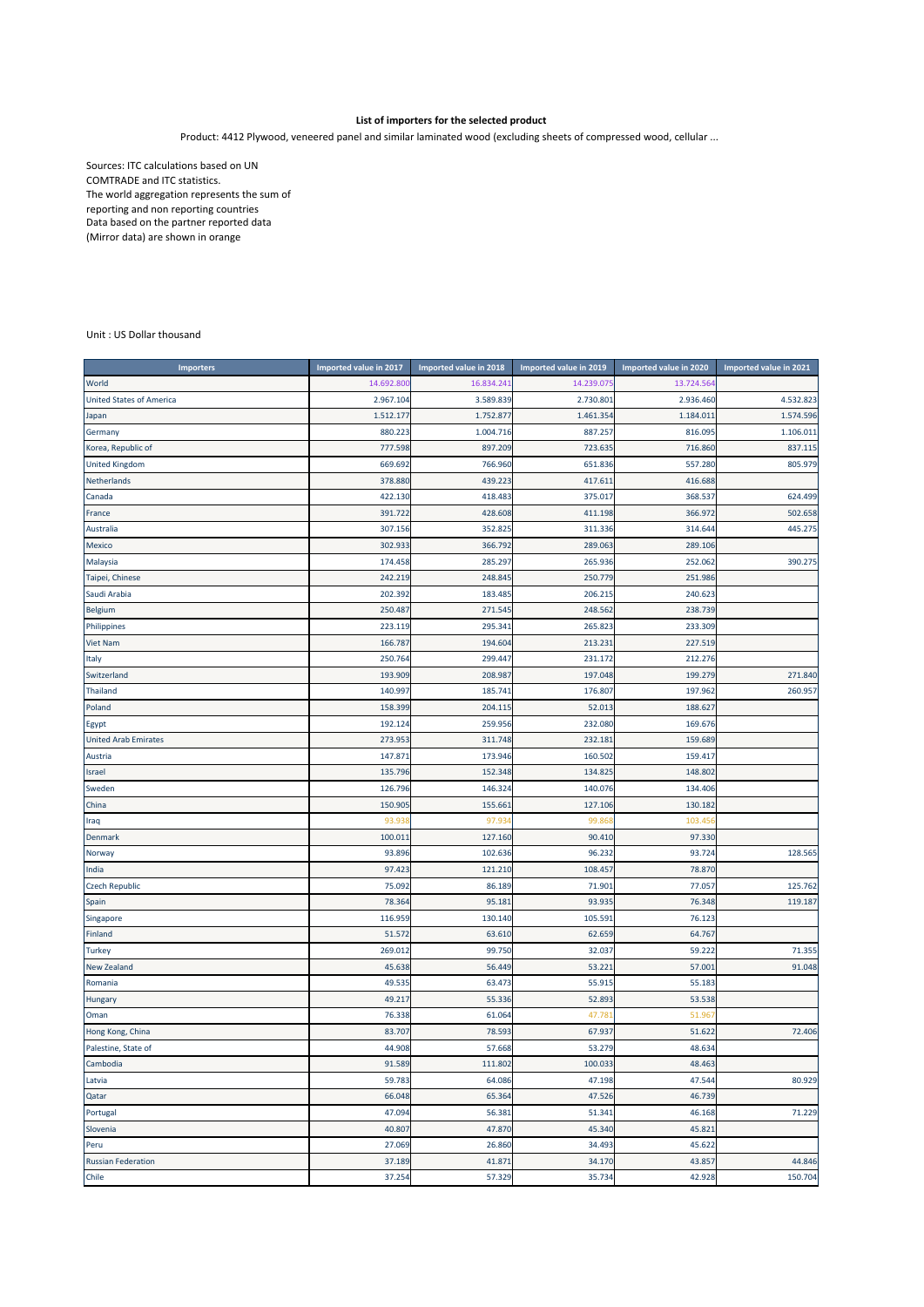| Kenya                      | 14.333          | 25.699 | 32.563         | 42.235        |        |
|----------------------------|-----------------|--------|----------------|---------------|--------|
| Estonia                    | 42.913          | 55.117 | 45.630         | 37.660        | 67.570 |
| Slovakia                   | 32.620          | 38.330 | 36.310         | 37.346        |        |
| Algeria                    | 33.180          | 80.45  | 48.82          | 36.98         |        |
|                            | 55.724          |        |                | 36.512        |        |
| Jordan                     |                 | 43.245 | 41.786         |               |        |
| Ireland                    | 40.230          | 40.919 | 40.458         | 36.442        | 35.124 |
| Lithuania                  | 34.221          | 42.099 | 37.949         | 36.386        | 65.678 |
| Yemen                      | 52.88           | 42.64  | 44.254         | 36.26         |        |
| Indonesia                  | 30.387          | 34.916 | 43.565         | 35.616        |        |
| Kuwait                     | 57.462          | 56.117 | 46.257         | 31.09         |        |
| Azerbaijan                 | 30.019          | 41.75  | 28.766         | 30.43         |        |
| Greece                     | 28.148          | 36.546 | 32.937         | 29.679        | 42.621 |
| Ukraine                    | 23.966          | 30.586 | 27.845         | 29.648        |        |
| Morocco                    | 35.460          | 36.808 | 38.571         | 27.846        |        |
| <b>Bulgaria</b>            | 25.742          | 32.567 | 30.686         | 27.65         |        |
| Kazakhstan                 | 24.73           | 26.469 | 27.796         | 26.44         |        |
| South Africa               | 48.166          | 51.912 | 40.596         | 24.078        | 33.596 |
|                            |                 |        |                |               |        |
| Jamaica                    | 21.673          | 27.275 | 17.494         | 22.558        |        |
| Serbia                     | 12.82           | 17.414 | 18.171         | 20.959        | 28.540 |
| <b>Bahrain</b>             | 29.979          | 28.112 | 19.821         | 19.481        |        |
| Croatia                    | 17.527          | 21.948 | 22.298         | 19.204        |        |
| Uzbekistan                 | 14.514          | 21.450 | 20.141         | 18.03         |        |
| <b>Belarus</b>             | 9.796           | 16.019 | 18.218         | 17.952        |        |
| Dominican Republic         | 23.603          | 30.557 | 22.486         | 15.625        |        |
| Ghana                      | 2.27            | 5.739  | 8.443          | 15.52         |        |
| <b>Mauritius</b>           | 12.213          | 16.667 | 15.692         | 15.148        |        |
| Somalia                    | 11.36           | 16.83  | 11.542         | 14.79         |        |
| Colombia                   | 22.490          | 23.057 | 18.482         | 14.111        |        |
|                            |                 |        |                |               |        |
| <b>Bahamas</b>             | 19.50           | 16.169 | 14.600         | 13.255        |        |
| Georgia                    | 13.923          | 12.807 | 17.058         | 13.048        | 19.002 |
| Iran, Islamic Republic of  | 12.659          | 5.002  |                | 12.453        |        |
| Guatemala                  | 13.872          | 16.560 | 13.192         | 12.321        |        |
| <b>Maldives</b>            | 15.875          | 19.22  | 24.807         | 11.615        |        |
| Luxembourg                 | 10.779          | 12.434 | 11.427         | 11.510        |        |
| Myanmar                    | 15.870          | 15.024 | 11.220         | 10.825        |        |
| Panama                     | 18.850          | 14.171 | 16.551         | 10.116        |        |
| Bosnia and Herzegovina     | 8.02            | 9.750  | 10.250         | 9.102         |        |
| Cyprus                     | 6.21!           | 8.848  | 8.238          | 8.887         |        |
| Haiti                      | 7.168           | 11.55  | 8.250          | 8.79          |        |
| Senegal                    | 8.50            | 7.80   | 8.729          | 8.462         |        |
| <b>El Salvador</b>         | 7.01            | 10.37  | 8.031          | 8.416         |        |
|                            |                 |        |                |               |        |
| <b>Costa Rica</b>          | 9.67            | 10.494 | 9.100          | 7.966         |        |
| Nigeria                    | 2.508           | 5.037  | 13.534         | 7.512         |        |
| Mali                       | 3.573           | 3.714  | 3.291          | 7.131         |        |
| Iceland                    | 7.948           | 9.964  | 7.100          | 7.124         |        |
| Nepal                      | 5.285           | 6.831  | 8.265          | 6.918         |        |
| Tajikistan                 | 4.465           | 5.589  | 6.468          | 6.859         | 5.829  |
| Ethiopia                   | 17.060          | 10.996 | 11.302         | 6.548         |        |
| Sudan                      | 1.464           | 690    | 4.140          | 6.50          |        |
| Argentina                  | 20.828          | 13.966 | 10.141         | 6.261         | 9.856  |
| <b>Trinidad and Tobago</b> | 8.87            | 9.58   | 7.892          | 5.93          |        |
| Bangladesh                 | 7.02            | 4.68   | 4.390          | 5.779         |        |
| Nicaragua                  | 7.180           | 6.938  | 6.537          | 5.711         |        |
|                            |                 |        |                |               |        |
| Cabo Verde                 | 660             | 945    | 1.014          | 5.706         |        |
| Guinea                     | 1.39            | 1.87   | 4.088          | 5.69          |        |
| Niger                      | 4.989           | 5.666  | 6.477          | 5.630         |        |
| Uruguay                    | 4.250           | 6.012  | 5.172          | 5.512         |        |
| Aruba                      | 5.666           | 7.050  | 4.950          | 5.314         |        |
| Djibouti                   | 9.97            | 6.171  | 7.713          | 5.28          |        |
| Libya, State of            | 3.638           | 3.033  | 10.185         | 5.169         |        |
| Kyrgyzstan                 | 4.220           | 4.363  | 3.981          | 4.888         |        |
| <b>Barbados</b>            | 6.237           | 5.350  | 5.863          | 4.842         |        |
| Honduras                   | 1.705           | 2.612  | 1.183          | 4.83          |        |
| <b>Brunei Darussalam</b>   | 5.408           | 6.847  | 4.310          | 4.733         |        |
|                            |                 |        |                |               |        |
|                            |                 |        |                |               |        |
| Cuba<br>Sri Lanka          | 4.948<br>10.158 | 8.198  | 6.077<br>7.412 | 4.66<br>4.663 |        |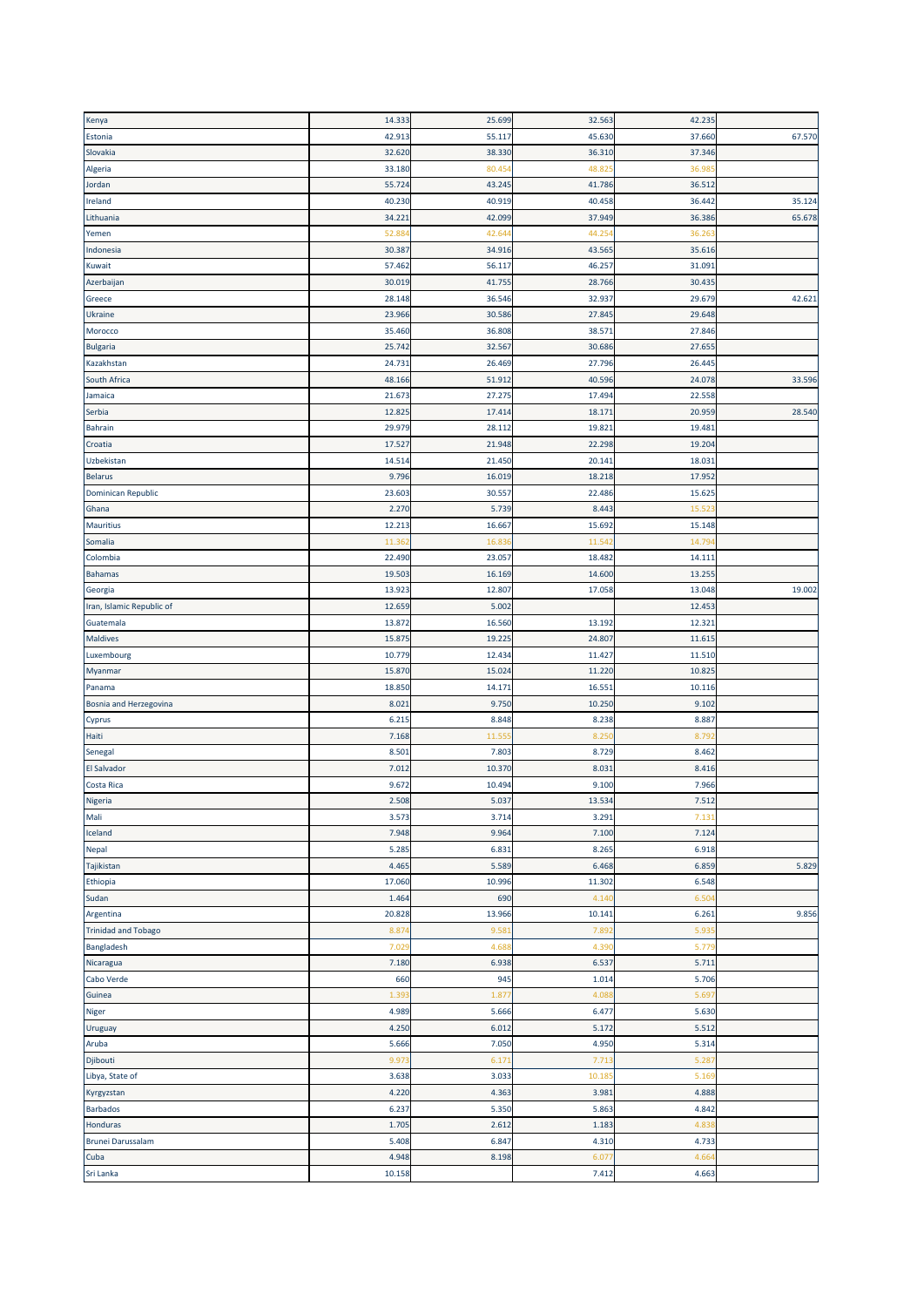| Turkmenistan                           | 5.32(        | 3.060       | 3.526             | 4.65  |       |
|----------------------------------------|--------------|-------------|-------------------|-------|-------|
| Macedonia, North                       | 4.154        | 4.062       | 4.299             | 4.627 |       |
| Lao People's Democratic Republic       | 3.256        | 3.397       | 5.268             | 4.34  |       |
| Macao, China                           |              | 4.470       | 5.596             | 4.152 |       |
| Afghanistan                            | $\mathbf{0}$ | $\mathbf 0$ | $\mathbf 0$       | 4.12  |       |
| Moldova, Republic of                   | 3.908        | 4.675       | 4.231             | 3.887 |       |
| Mozambique                             | 2.398        | 2.814       | 4.749             | 3.829 | 5.638 |
| Cayman Islands                         | 4.32         | 4.30        | 4.173             | 3.82  |       |
| Saint Lucia                            | 4.420        | 4.569       | 4.613             | 3.717 |       |
| Antigua and Barbuda                    | 3.824        | 5.066       | 4.029             | 3.67  |       |
| Malta                                  | 2.919        | 3.584       | 4.628             | 3.447 |       |
| <b>Burkina Faso</b>                    | 1.232        | 1.865       | 1.991             | 3.289 |       |
| Seychelles                             | 2.580        | 3.376       | 2.706             | 3.271 |       |
|                                        |              |             |                   |       |       |
| Rwanda                                 | 4.867        | 6.029       | 7.502             | 3.21  |       |
| Liberia                                | 2.162        | 2.29        | 1.90 <sub>4</sub> | 3.14  |       |
| Angola                                 | 5.513        | 4.038       | 4.240             | 3.13  |       |
| Armenia                                | 2.125        | 2.275       | 2.822             | 3.085 |       |
| Lebanon                                | 20.01        | 19.612      | 12.064            | 2.947 |       |
| Albania                                | 707          | 581         | 1.653             | 2.87  |       |
| Montenegro                             | 2.465        | 3.728       | 2.775             | 2.816 |       |
| Mongolia                               | 2.790        | 4.499       | 5.809             | 2.764 |       |
| <b>Timor-Leste</b>                     | 1.531        | 4.05        | 2.64              | 2.75  |       |
| Côte d'Ivoire                          | 2.026        | 2.380       | 2.926             | 2.747 |       |
| Faroe Islands                          | 2.59         | 2.06        | 2.180             | 2.65  |       |
| French Polynesia                       | 2.604        | 3.051       | 3.682             | 2.609 |       |
| Grenada                                | 3.097        | 4.890       | 3.792             | 2.609 |       |
| Tunisia                                | 2.944        | 2.376       | 1.961             | 2.59  |       |
| Pakistan                               | 9.488        | 6.841       | 3.185             | 2.528 |       |
| Fiji                                   | 1.819        | 2.802       | 3.300             | 2.490 |       |
| Brazil                                 | 1.44         | 1.681       | 1.729             | 2.219 | 3.496 |
| Congo, Democratic Republic of the      | 2.088        | 1.681       | 2.078             | 2.204 |       |
| Papua New Guinea                       | 1.92         | 2.51        | 947               | 2.09  |       |
| Sierra Leone                           | 1.193        | 1.086       | 2.659             | 2.07  |       |
| <b>British Virgin Islands</b>          | 3.76         | 5.16        | 2.543             | 2.06  |       |
| Benin                                  | 1.421        | 1.761       | 2.567             | 2.021 |       |
| Zambia                                 | 2.897        | 3.185       | 2.917             | 1.964 |       |
| Madagascar                             | 1.096        | 1.896       | 1.391             | 1.880 | 2.019 |
| Syrian Arab Republic                   | 1.83         | 2.732       | 2.948             | 1.86  |       |
| <b>Bhutan</b>                          | 99           | 65          | 50                | 1.81  |       |
| Saint Vincent and the Grenadines       | 1.629        | 2.406       | 2.247             | 1.755 |       |
| <b>Belize</b>                          | 2.579        | 2.690       | 2.296             | 1.70  | 2.886 |
| Namibia                                | 5.384        | 4.108       | 7.640             | 1.624 |       |
| <b>Turks and Caicos Islands</b>        | 3.092        | 2.804       | 2.454             | 1.556 |       |
| South Sudan                            | 303          | 825         | 185               | 1.463 |       |
| Paraguay                               | 1.522        | 1.747       | 1.838             | 1.352 | 1.933 |
| Korea, Democratic People's Republic of | 13.63        | 10.79       | 11.594            | 1.34  |       |
| <b>Equatorial Guinea</b>               | 63           | 738         | 785               | 1.31  |       |
| Guyana                                 | 1.290        | 1.605       | 1.730             | 1.298 | 1.410 |
| Greenland                              | 2.091        | 1.788       | 1.654             | 1.28  |       |
| Saint Kitts and Nevis                  | 2.554        | 2.58        | 2.084             | 1.28  |       |
| Bermuda                                | 1.437        | 1.378       | 1.504             | 1.204 |       |
|                                        |              |             |                   |       |       |
| New Caledonia                          | 1.744        | 1.216       | 1.703             | 1.156 |       |
| Malawi                                 | 918          | 705         | 785               | 1.065 |       |
| Lesotho                                | 114          | 151         | 818               | 1.062 |       |
| Togo                                   | 845          | 869         | 1.063             | 1.039 | 1.575 |
| Tanzania, United Republic of           | 3.037        | 1.807       | 2.023             | 1.033 |       |
| Botswana                               | 1.063        | 852         | 1.060             | 1.024 |       |
| Eswatini                               | 747          | 1.196       | 1.155             | 1.004 |       |
| Zimbabwe                               | 790          | 1.398       | 1.286             | 959   |       |
| United States Minor Outlying Islands   | 724          | 1.111       | 842               | 955   |       |
| Uganda                                 | 1.148        | 735         | 1.011             | 929   |       |
| Curaçao                                | 3.104        | 3.819       | 1.010             | 874   |       |
| Tonga                                  | 726          | 860         | 401               | 850   |       |
| <b>Burundi</b>                         | 501          | 587         | 840               | 822   |       |
| <b>Marshall Islands</b>                | 606          | 523         | 795               | 787   |       |
| Suriname                               | 1.117        | 1.160       | 1.211             | 769   |       |